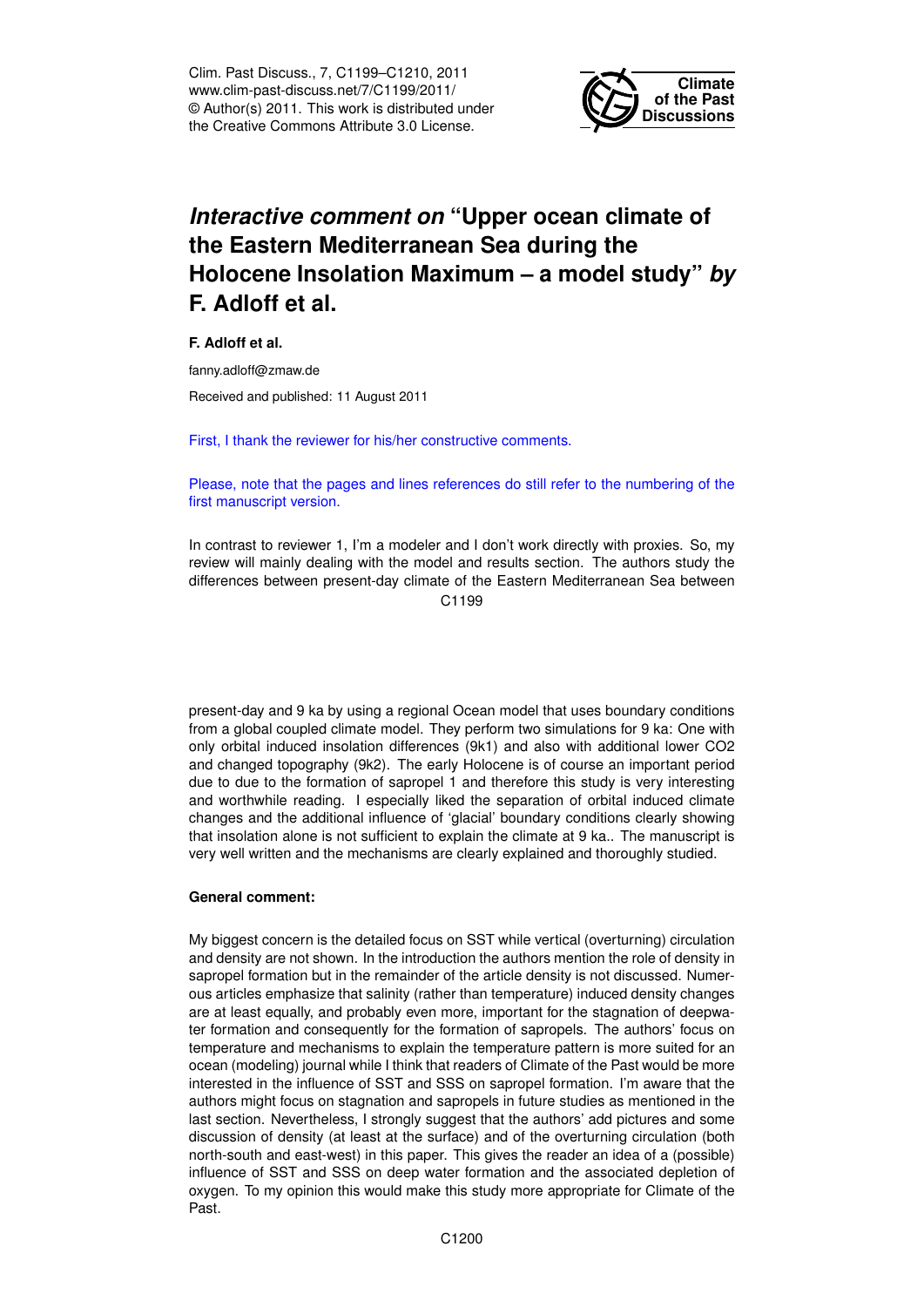We agree that our introduction did not transmit an adequate message about the focus of the present study. For this reason, we revised our introduction trying to state our goals more clearly.

The purpose of the study was to model the effect of insolation alone on the upper ocean state of the Mediterranean during the early Holocene. This is an essential first step preceding further studies where freshwater forcing could be added in a transient experiment to the insolation-driven model state in an attempt to simulate the inception of sapropel deposition. The investigation of the insolation effect alone proved sufficiently interesting to warrant publication, because it yielded a novel interpretation on proxy-based reconstruction of the basin.

Through the model analysis, we found interesting patterns and their associated processes which were relevant for present as well as for past climates and which had never been suggested in the literature before. These processes could explain the signal detected by the proxies.

We totally agree with the referee that SSS changes are essential for inducing state with stagnating deep water. The following step to this study will be to test different fresh water perturbations (e.g. opening of the Bosphorus, enhanced Nile runoff, freshening from the Atlantic, increased precipitation) and investigate how does the deep ventilation react to these changes. However, as we explained above, the present study does not deal with the sapropel formation.

Nevertheless, because a discourse with the sapropel issue is inescapable, we added in the new version, more discussion on the salinity changes displayed in our simulations

C1201

and their influence on the vertical stratification and thus on the deeper water ventilation (section 4.2).

## **Specific comments:**

P1459 Line 7: "Coinciding". The authors could add here a short discussion about the lag between minimum precession (i.e., strongest summer insolation) at 11 ka and the midpoint of sapropel 1 at about 8 ka. What could explain this lag and why did the authors choose 9 ka instead of 11 ka for their simulations? To my opinion, 11 ka is really the 'Holocene Insolation Maximum'.

The referee is correct in pointing out that the highest summer insolation in the NH occurred in the earliest Holocene. We here use the term HIM to clearly distinguish the time slice we use (note that we are actually using proxy data from a 1000-years slice of 8.5 - 9.5 ka) from the much more commonly used Holocene thermal optimum at 6 ka.

The interval of 9.5-8.5 ka BP has been selected to avoid influences of the cold and dry climate anomaly of 8.5-8 ka BP. It comprises the first and most intense peak of the Holocene monsoon maximum that marks the onset of the vegetation-determined Holocene climate optimum (10-6 ka BP), and spans the regional climatic optimum reflected in the speleothem record of Soreq Cave in northern Israel.

Taking an earlier time slice would bring us closer to the actual insolation maximum (however, the difference in insolation between 10.5 ka and 9 ka is negligible), but this happened too close to the Holocene/YD boundary and the region at that time was too much affected by the residual ice sheets and low sea level.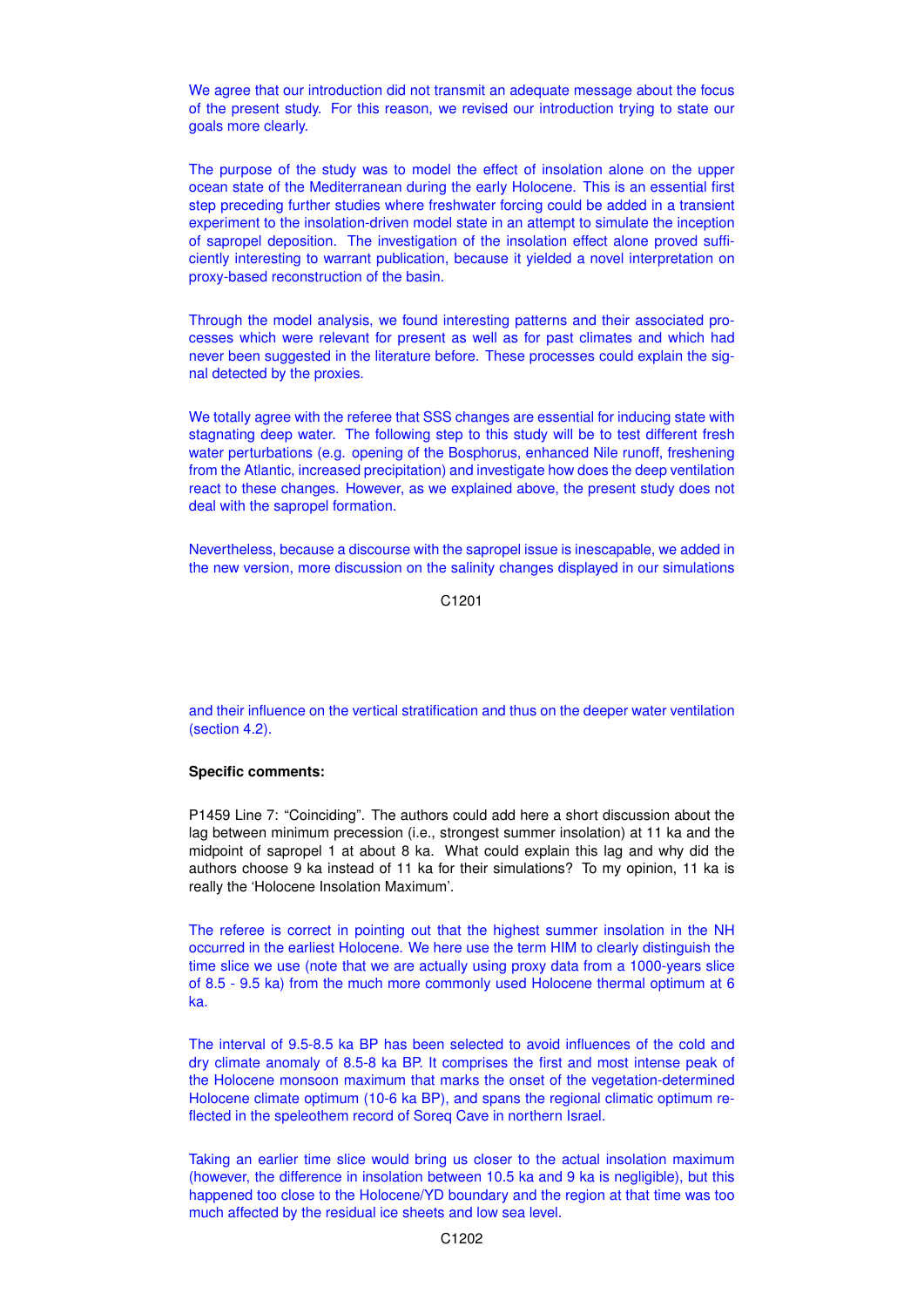We don't see the point for adding an explanation about the lag between minimum precession and the mid-point of sapropel, since we do not deal with the sapropel here (see the answer to the general comment). This issue has been dealt with in detail in numerous publication, most recently by Ziegler et al. (2010).

*Ziegler, M., Tuenter, E., and Lourens, L.J., 2010, The precession phase of the boreal summer monsoon as viewed from the eastern Mediterranean (ODP Site 968): Quaternary Science Reviews, v. 29, p. 1481- 1490*

P1461 Line 2/3. Here a short summary of the physics in the model would be welcome. Only a reference to Marsland et al. is not sufficient.

This part has been now implemented in the new version of the manuscript.

P1462 Line 15: year 1950 is not pre-industrial. Shouldn't that be 1850? Or do the authors assume that insolation in 1950 is similar to 1850?

Our experimental design follows the PMIP2 protocol for setting the pre-industrial global simulation. PMIP2 proposes to use orbital parameters which correspond to 1950 for the pre-industrial simulation, indeed the difference between 1750 and 1950 insolation induced by changes in the orbital parameters is negligible.

This explanation has been now implemented in the new version of the manuscript.

P1463 Lines 3-17: I don't fully understand the role of the NCEP reanalysis. Do you

C1203

also use NCEP for the downscaling at 9 ka? If so, how can NCEP be suited for that? If not, how do you downscale for 9 ka? This should be more explained.

NCEP is used to obtain the regression matrix between the principal component time series of EOFs of (1) SLP anomalies and (2) Wind stress anomalies (both from NCEP, anomalies mean that the long term mean of the model SLP and wind stress has been substracted). Then for each of the 3 experiments, we project the SLP anomalies (with respect to the climate of our 'preindustrial' control run) from the global model onto the EOFs. Then we use the (NCEP derived) regression matrix to estimate wind stress anomalies from the obtained loadings. The wind stress anomalies are then added to the long term mean of the NCEP reanalysis.

As this procedure essentially is used to estimate a relation between SLP and wind stress, which is dynamically determined, the method is limited by 2 things:

1) A general change in topography. The changes at 9 ka are approximately 20m in height, should not be important. For other time slices like LGM this could be a problem.

2) A general change in the circulation, involving circulation patterns not present in the NCEP reanalysis. As we used daily data, the sample size is >9000 and thus the phase space of possible circulation patterns is very well sampled. The principal circulation pattern has not changed that much between 9 ka and 0 ka, but the likelihood of individual patterns has. But this is not a problem for the method.

This method has for sure a higher reliability than the direct use of the wind stress from a T31 atmosphere model with a resolution of 3.75 deg for a model with 20km resolution.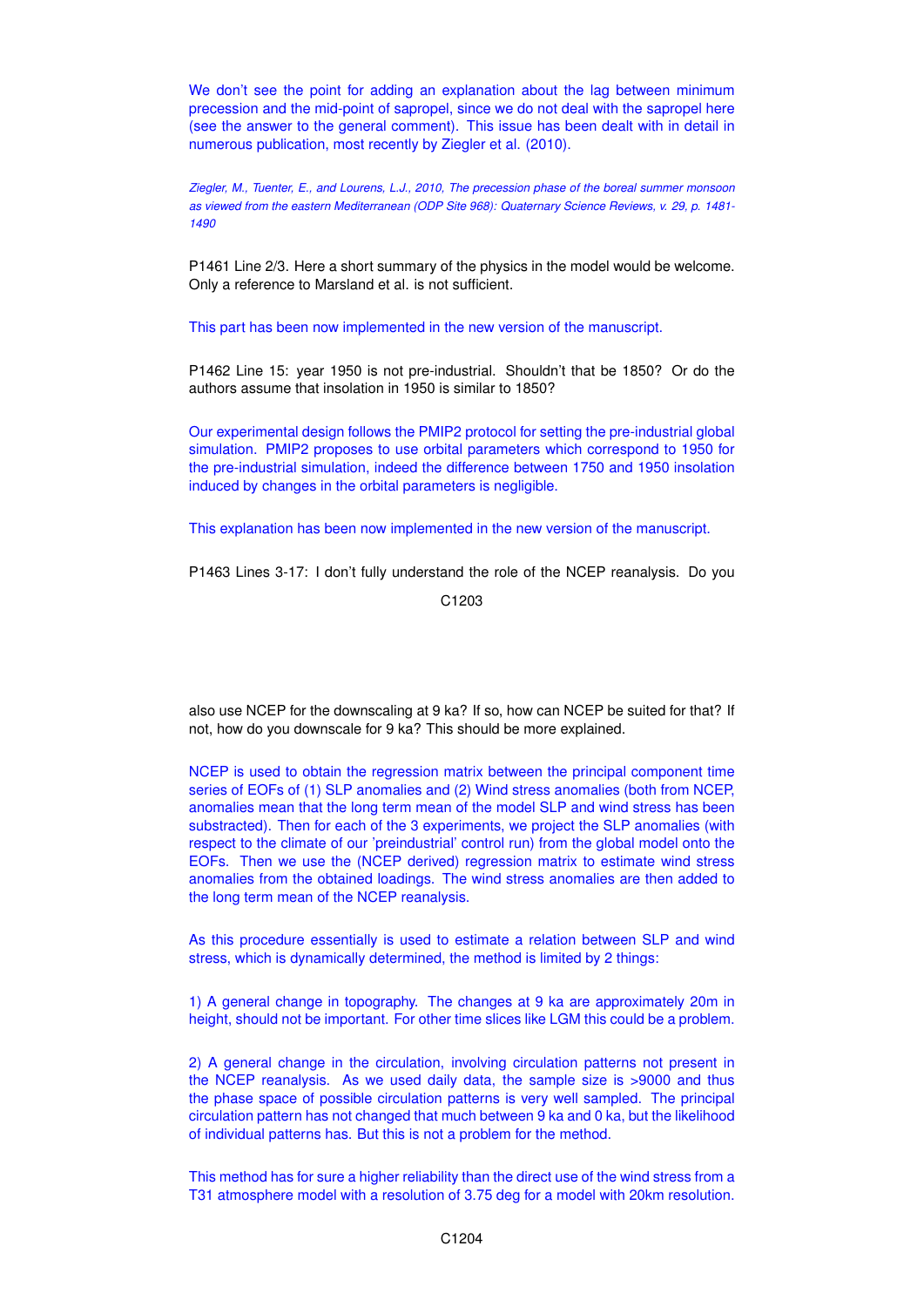The general changes in the circulation pattern, e.g. the amplification of the Etesian winds at 9 ka is simulated by the global model as well.

We noticed that the description of the method was not well-explained. We tried to improve it and make it clearer in the new version of the manuscript.

P1466 First the authors discuss winter (lines 7-12), after that the discuss summer (lines 12-18) and finally they return to winter (lines 18-24). It would be clearer if the third part would be added to the first part (so, first winter and then summer).

This has been corrected in the new version of the manuscript.

P1467 Lines 6-9. I don't understand why smoothing could explain the discrepancy. This needs more explanation.

A non-negligible amount of smoothing is introduced in the generation of the raw climatological data. A compromise is made, to keep some structure but avoid the noise. However, for the coastal regions, where there is quite a lot of gradient (strong structures, fronts created by inflow/outflow ...etc...), this results in a smoothing, which removes a big part of the structure.

Therefore, in these regions, the comparison of (1) the raw climatological data with low structure (interpolated on our model grid) and (2) the much higher resolution model data which shows strong gradients in the coastal regions can become critical and lead to stronger discrepancies when we plot the differences between model and interpolated

C1205

climatological data.

This problem is not encountered in low gradient regions, but in regions with strong fronts such as the Adriatic or the Aegean Seas.

P1469 Lines 9-10: Why do cyclones propagate more southerly during increased seasonal cycle?

In the HIM global simulations, there is a strengthened SST gradient in winter over the North Atlantic. This leads to a shift of the cyclones to the south, with increased precipitation S of 40<sup>°</sup>N and decreased precipitation N of 40<sup>°</sup>N.

P1469 Lines 10-11: I don't see why the intensified North African monsoon causes more precipitation over the Mediterranean Sea. I'm sure that the extent of the African monsoon at 9 ka is not that large that the Mediterranean is directly influenced by monsoonal precipitation. Is it an indirect effect or just an error?

In the new version of the manuscript, we included 4 new diagrams to Fig. 6 with annual mean anomalies of P and E.

In fact, the modelled increased precipitation over North Africa almost reaches the Northeastern African coast, this is especially true for summer. However, over the Mediterranean Sea, the summer P increase is due to an enhanced recycling of the precipitated water.

This statement has been revised in the new version.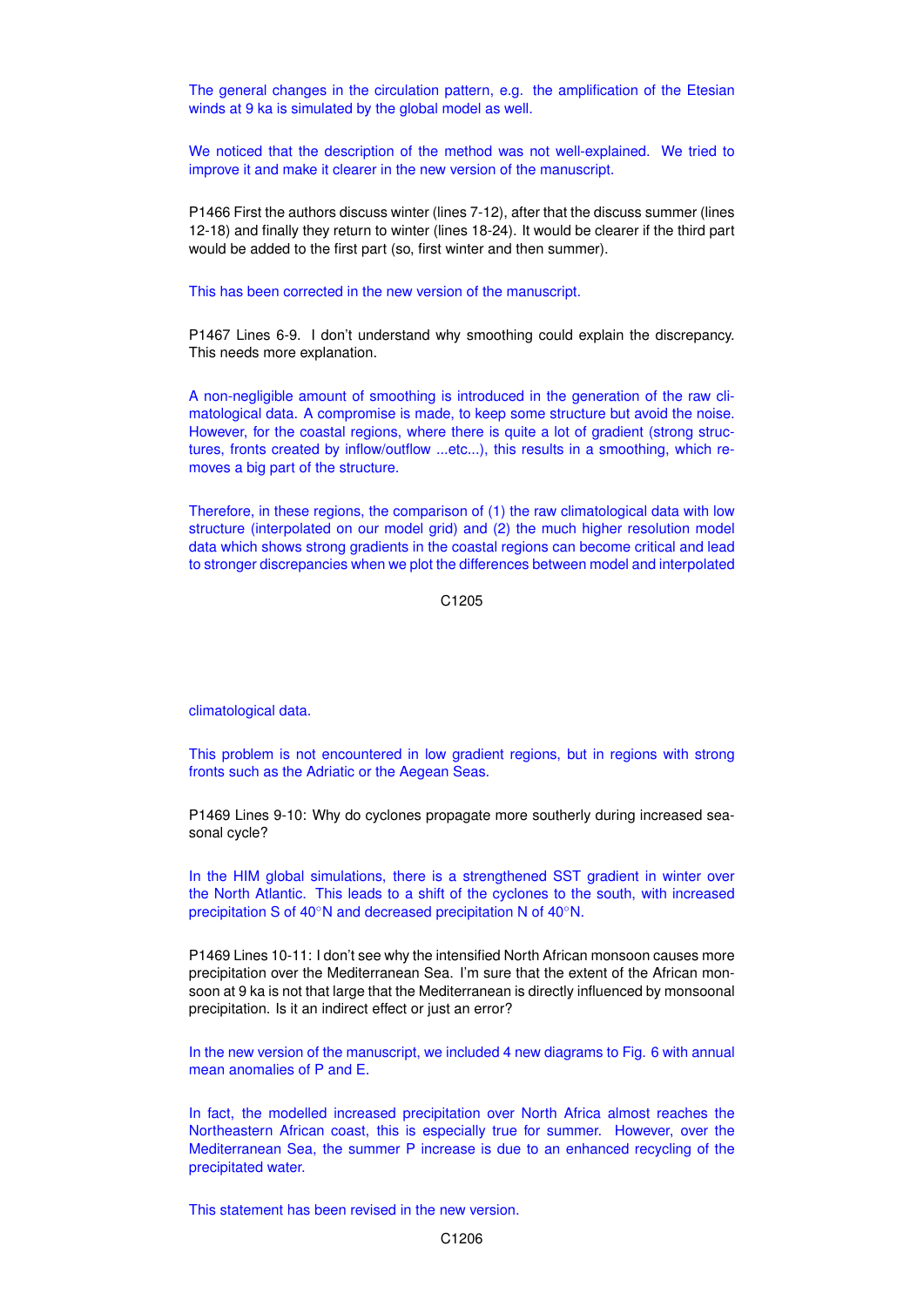P1470 Lines 5-6 The river Nile overcompensates the missing water from the Black Sea. I don't see that. If it overcompensates you should see changed in the freshwater budget, don't you mean 'compensate'?

This is right, we meant 'partially compensate'. This has been corrected in the new manuscript version.

Furthermore, as you mention in the introduction, it is not clear whether there was some in input from the Black Sea at 9 ka. If the fresh water budget with the missing Black Sea does not show large changes in the fresh water budget, the role of the Black Sea could be crucial. In a ideal scenario, you should run a 9 ka simulation with input from the Black Sea. However, I realize this might take a lot of (computer)time. In any case, you could at least discuss this matter in the discussion sector (which is to my opinion section 4, but this section is not called discussion). If you would include the Black Sea at 9k, what could happen with the freshwater budget and SSS?

This is exactly correct, but testing hypothesis for sapropel formation was not the goal of the present study. This will be done in the next study where we will test diverse fresh water perturbation which could lead to a stagnation of the deep water (the opening of the Black Sea is one of the perturbation we will test).

Section 4.3.2. As already said, although the explanation is very clear, this section is very detailed and maybe of less interest for the readers of Climate of the Past. I suggest that the authors shorten this section and also remove some figures (suggestion: remove figures 14, 15 and 17 and discussion about the difference 'wind stress' and 'wind speed' and strongly shorten the discussion about the role of the atmospheric

C1207

heating).

In the new version, we removed Fig. 15, Fig. 17 and reduced the number of panels in Fig. 16 (please note, that the figures number refer of course to the former manuscript version). We also strongly reduced the discussion about the difference between 'wind stress' and 'wind speed'.

However, we believe that this section is of interest for the readers because the processes described allow explaining the signal detected by the proxies. It also deals with the full understanding of an important process which explains a feature of the Eastern Med. Sea for present and past climates. To our knowledge, it has never been studied before.

Concerning changes in the figures, we also removed Fig. 18 and Fig. 20 in the section dealing with the model-proxy comparison; and we included cross-plots instead. These cross-plots display for each experiment the fit between the reconstructions and the model data at each core location, for the absolute SST and 0-30 m temperature. The discussion in sections 4.4.2 and 4.4.3 is consequently slightly modified. This new material supplies an easier estimation of the added-value of the new comparative method.

Section 4.3.2, Figures 16i and 16m: There is still a insolation induced warming in the far north in JAS while for the 'open basin' the winter cooling dominates. Why is there no winter signal in the far north?

This is an artefact of the coarse resolution global model forcing, which has a strong "land signal" in the coastal regions.